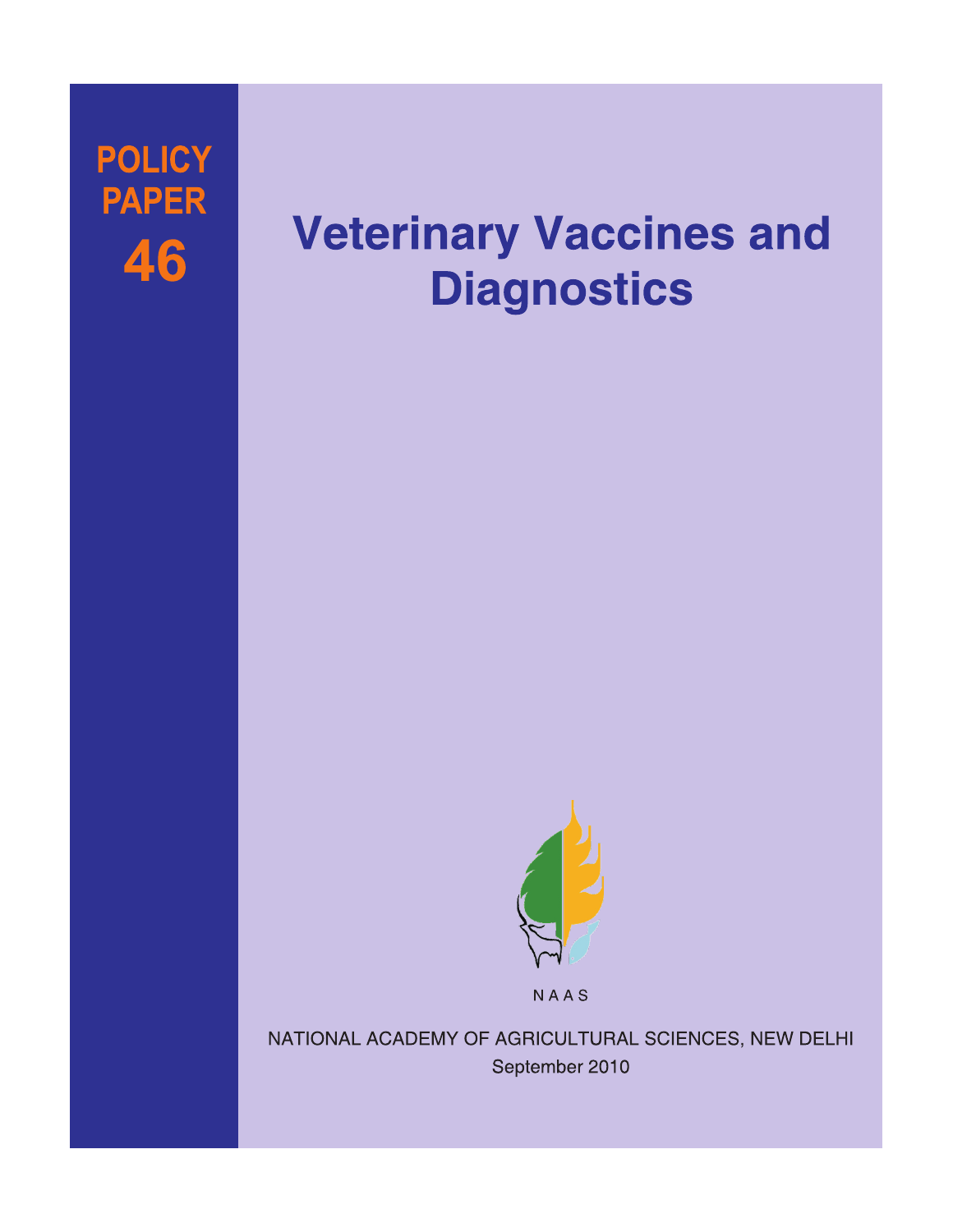| <b>CONVENER</b> | : Dr A.K. Srivastava, Director and Vice-Chancellor, National Dairy |
|-----------------|--------------------------------------------------------------------|
|                 | Research Institute, Karnal                                         |
| <b>EDITORS</b>  | : Dr Rajendra Prasad                                               |

#### **: Dr P.S. Pathak**

**CITATION :** NAAS 2010. "Veterinary Vaccines and Diagnostics". Policy Paper No. 46, National Academy of Agricultural Sciences, New Delhi pp 8.

#### **PARTICIPANTS**

- 1 Dr H.K. Pradhan, *National Consultant (AI), World Health Organization, New Delhi*
- 2 Prof. M.P. Yadav, *Ex-Director & Vice Chancellor, IVRI and Vice Chancellor, SVPUT, Meerut (U.P.)*
- 3 Dr B. Pattnaik, *Project Director, Project Directorate on Foot and Mouth Disease (ICAR), Mukteswar, Distt. Nainital (uttarakhand)*
- 4 Dr Bhaskar Sharma, *ICAR National Professor, IVRI, Izatnagar (U.P.)*
- 5 Dr J.M. Kataria, *Director, National Institute of Animal Health, Deptt. Animal Husb. Dairying & Fisheries Baghpat, U.P.*
- 6 Dr R. Venkataramanan, *Jt. Director, IVRI, Bangalore*
- 7 Dr C.G. Joshi, *Professor & Head, Animal Biotechnology, Gujarat Agricultural University, Anand*
- 8 Dr P. Joshi, *Principal Scientist, IVRI, Izatnagar (U.P.)*
- 9 Dr V.P. Singh, *Head, Division of Bacteriology and Mycology, IVRI, Izatnagar (UP)*
- 10 Dr S.A. Karim, *Director, Central Sheep & Wool Res. Institute, Avikanagar (Rajasthan)*
- 11 Dr K.D. Pandey, *Principal Scientist, B.P. Division, IVRI, Izatnagar (U.P.)*
- 12 Dr Dheer Singh, *Senior Scientist, Animal Biochemistry Division, NDRI, Karnal*
- 13 Prof. Rakesh Bhatnagar, *School of Biotechnology, Jawaharlal Nehru University, New Delhi*
- 14 Dr Pallab Chaudhury, *Sr. Scientist, Division of Animal Biotechnology, IVRI, Izatnagar, (U.P.)*
- 15 Dr P. Anand Kumar, *Associate Professor, Deptt. of Microbiology, NTR College of Veterinary Science, Gannavaram, Krishna Distt. (A.P.)*
- 16 Dr G. Saikumar, *Senior Scientist, & I/C, NCSFRL, Division of Pathology, IVRI, Izatnagar (U.P.)* 17 Dr Sreenivasulu Kilari, *Head, Research and Development, Intervet India Pvt. Ltd., Briahnagar, Wagholi,*
- *Pune*
- 18 Dr S.K. Rana, *Scientist-III, NDDB, R&D Lab., Indian Immunologicals Ltd., Rakshapuram, Gachibowli, Hyderabad*
- 19 Dr R.P. Singh, *Senior Scientist, Division of Biological Products, IVRI, Izatnagar (U.P.)*
- 20 Dr D. Thiagarajan, *Manager (R&D), Research and Development Centre, Indian Immunologicals Ltd., Rakshapuram, Gachibowli, Hyderabad*
- 21 Dr A.K. Chakraborty, *Principal Scientist, Dairy Cattle Breeding, NDRI, Karnal*
- 22 Dr M.S. Chauhan, *Principal Scientist, Animal Biotechnology Centre, NDRI, Karnal*
- 23 Dr S. De, *Senior Scientist, Animal Biotechnology Centre, NDRI, Karnal*
- 24 Dr Naresh Kumar Goel, *Senior Scientist, Dairy Microbiology, NDRI, Karnal*
- 25 Dr Sunita Grover, *Principal Scientist, Dairy Microbiology, NDRI, Karnal*
- 26 Dr Parveen Kumar, *Animal Health Complex, NDRI, Karnal*
- 27 Dr Dhruba Malakar, *Senior Scientist, Animal Biotechnology Centre, NDRI, Karnal*
- 28 Dr A.K. Mohanty, *Senior Scientist, Animal Biotechnology Centre, NDRI, Karnal*
- 29 Dr T.K. Mohanty, *Senior Scientist, AB Complex, NDRI, Karnal*
- 30 Dr Shiv Prasad, *Principal Scientist and Head, Livestock Production & Management, NDRI, Karnal*
- 31 Dr J. K. Pundir, *Animal Health Complex, NDRI, Karnal*
- 32 Dr S. Raju, *Animal Health Complex, NDRI, Karnal*
- 33 Dr Omvir Singh, *Dairy Extension, NDRI, Karnal*
- 34 Dr N. S. Sirohi, *AB Complex, NDRI, Karnal*
- 35 Dr K.P.S. Tomer, *Animal Health Complex, NDRI, Karnal*
- 36 Dr R.C. Upadhyay, *Principal Scientist, Dairy Cattle Physiology, NDRI, Karnal*
- 37 Dr V.K. Batish, *Head, Dairy Microbiology, NDRI, Karnal (Co-ordinator)*

#### Published by Shri H.C. Pathak, Executive Secretary on behalf of **NATIONAL ACADEMY OF AGRICULTURAL SCIENCES**

NASC, Dev Prakash Shastry Marg, New Delhi - 110 012

Tel : (011) 25846051-52; Fax: (011) 25846054

Email : naas@vsnl.com; Web site: http://www.naasindia.org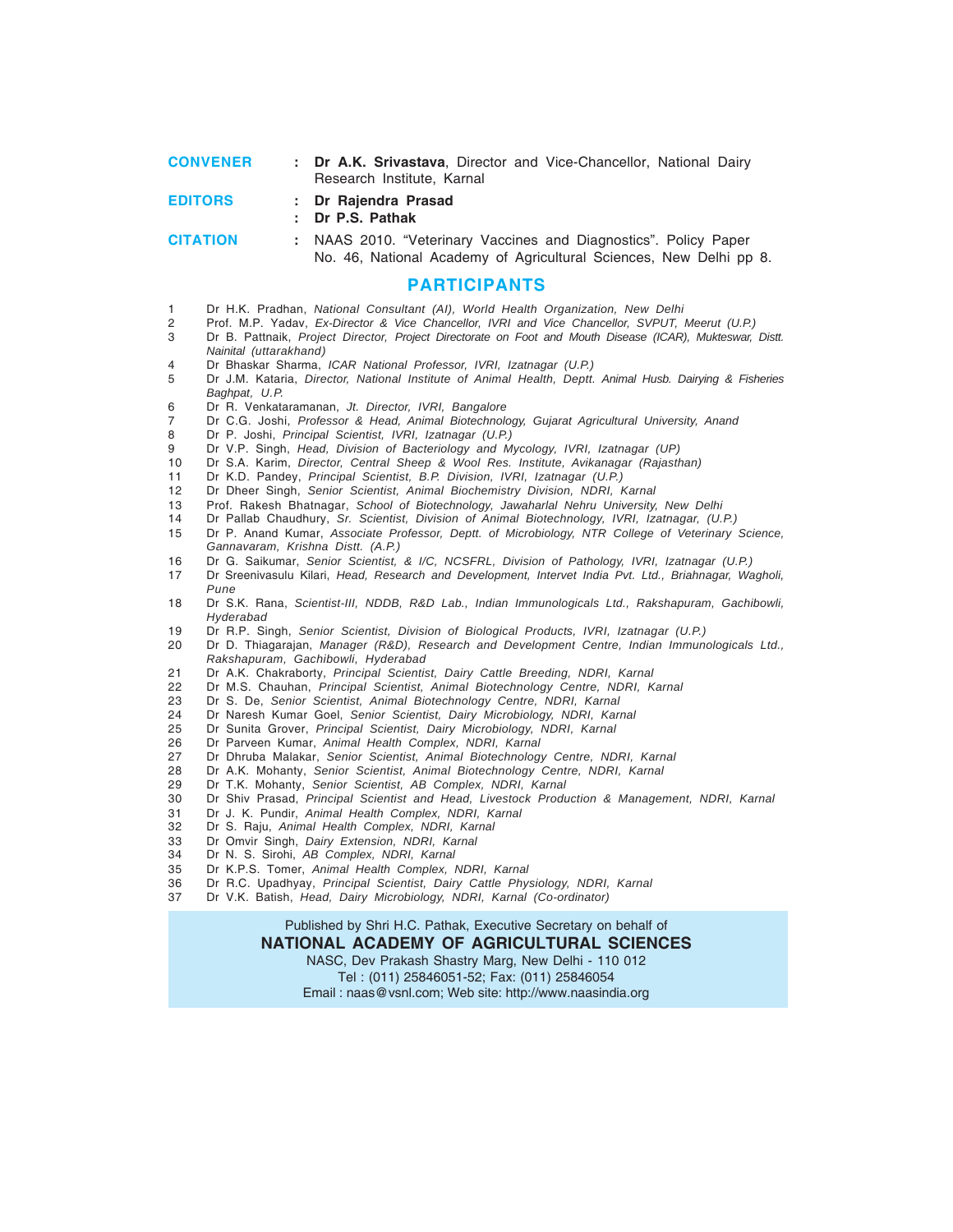### **VETERINARY VACCINES AND DIAGNOSTICS**

#### **PREAMBLE**

In India, the Animal Husbandry sector makes significant contribution to the agricultural GDP. This sector has further potential to grow if livestock and poultry management is addressed properly. However, the animal health has not received due attention that it deserves. The  $XI<sup>th</sup>$ Five Year Plan has included ambitious programs to increase the outlays for control of animal diseases. The present domestic animal health industry, which is of about Rs 1,000 crore, is only 4.5 percent of the total estimated domestic pharmaceutical market. Similarly, the domestic market for animal vaccines is only of Rs 180 crore as compared to Rs 1,600 crore for human vaccines. The low market for animal vaccines in India is due to relative paucity of costeffective vaccines for prevention of livestock diseases, since the expensive research oriented pharmaceutical industry in western countries does not find this to be an attractive market from commercial point of view. Besides, the public investment in research and development of vaccines for animals in India is meager. Recognizing the importance of veterinary vaccines as prophylactics in controlling animal diseases, National Academy of Agricultural Sciences organized a **Brain Storming Session on "Veterinary Vaccines and Diagnostics**". The objective of this brain storming session was to draw the future roadmap for laying a national policy on veterinary vaccines and diagnostics for effective management of diseases in livestock population in the country. The Brain Storming Session was convened by Dr. A.K. Srivastava, Director and Vice-Chancellor, National Dairy Research Institute at Karnal on July 10-11, 2009 and was attended by policy makers, scientists and representatives from private sectors. The deliberations and discussions at the Brain Storming Session brought out the following observations and recommendations:

#### **Present status**

India has a network of 27,562 Polyclinics / Hospitals / Dispensaries and 25,195 Veterinary Aid Centers (including Stockmen Centres and Mobile Dispensaries), which are supported by about 250 disease diagnostic laboratories. Vaccines against important livestock and poultry diseases are produced in the country at 26 veterinary vaccine production units. Of these, 19 are in the public sector and 7 in the private sector.

IVRI and other laboratories in the country have developed world-class diagnostics/diagnostic kits against some important animal diseases like PPR (Monoclonal antibody based competitive ELISA kit, Monoclonal antibody based sandwich ELISA kit), Rinderpest (Monoclonal antibody based competitive ELISA kit), FMD (LPB ELISA kit, DIVA Kit, diagnostic reagents and vaccine quality assurance reagents), Bluetongue (recombinant BTV VP7 protein antigen-based indirect ELISA, whole viral antigen based indirect ELISA), Brucellosis (for sero-prevalence studies) and some other viral, bacterial and parasitic diseases. However, there are no manufacturers for these diagnostics in the country due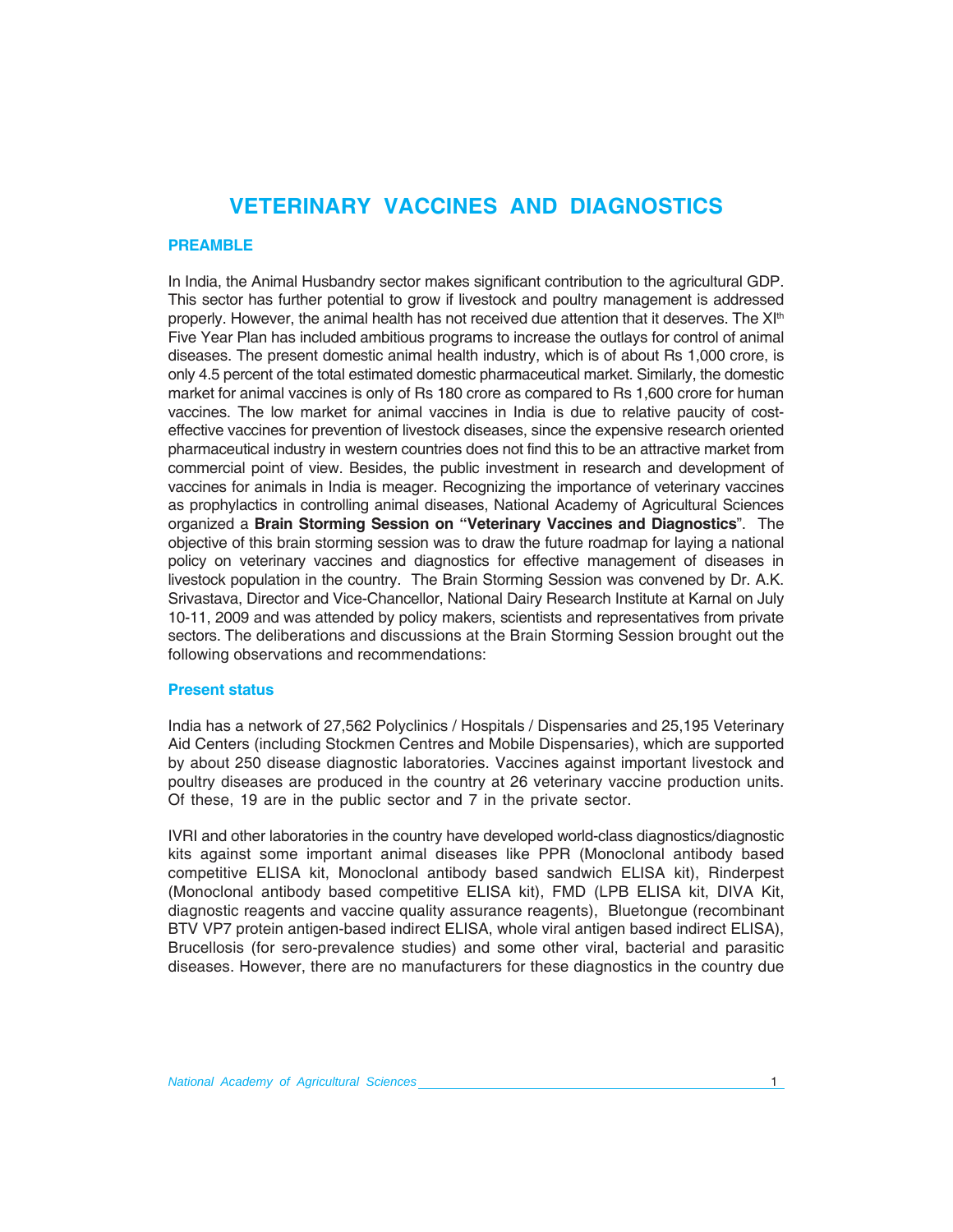to high investments and inadequate demand on account of low purchasing power of livestock owner.

#### **Dairy Livestock**

Foot-and-mouth disease, Hemorrhagic septicemia, Brucellosis, *Peste des petits ruminants*, Infectious Bovine Rhinotracheitis, etc have significant adverse economic impact in livestock sector. Harmonization of FMD vaccine production and quality control parameters are important to produce uniformly good quality vaccine for use in FMD control campaign launched by the government of India, which has now been expanded to cover 121 districts in the country. The critical parameters include : (1) enhancement in duration of protective immune response of the current FMD vaccine to the extent of 9-12 months and elucidating the role of the T-cell response, (2) evaluation of structural and non-structural proteins for possible use as antigen in serological tests to replace whole virus antigen, and (3) development of "Lab-on-site" or "pen-side" test for detection of FMD virus as well as stereotyping by the side of the animal.

Research programme on the development of safe and potent new generation cost-effective FMD vaccine e.g. HAD-5 vectored vaccine is suggested. The economic impact of brucellosis in dairy industry is considerable because of reproductive disorders. The RB-51 vaccine is a suitable marker vaccine for control of brucellosis. Calf-hood vaccination followed by boosters before each breeding service is very effective in reducing the brucellosis in endemic herds/villages. Since, developing a novel vaccine through recombinant DNA technology takes several years, currently available live attenuated vaccines should be tried judiciously as they are adequate to control brucellosis. Further, since RB-51 strain of Brucella is having capability of differentiating between infected and vaccinated animals, it can also be used in adulthood vaccination. In addition, the current status of Cotton Strain 19 vaccine utility needs to be reviewed. Considering the merits and demerits of RB-51 and S-19 vaccines, calf-hood vaccination with S-19 vaccine followed by RB-51 vaccine could be a better strategy.

Surveillance of Brucellosis/ IBR should be initiated by using DIVA test(s) and efficacious marker vaccines at the earliest in the interest of dairy industry. Regular screening of breeding bulls (cattle/buffalos) by available indigenous ELISA should be made mandatory to test all animals, prior to their procurement for a farm. If possible, IBR sero-positive bulls should be castrated. However, semen from IBR sero-positive bulls may be used after screening for BHV-1 virus. Marker vaccine with gE deletion mutant strains of BHV-1 is reported to be the vaccine of choice and therefore, work on development of marker vaccine and companion diagnostic test needs to be taken up on priority.

Anthrax, a zoonotic disease, is endemic in some states resulting in heavy economic losses. Recombinant, nontoxic mutants based vaccine, DNA vaccine, plant based edible vaccine and B cell epitopes of PA as peptide-based immunogens could be good alternatives for anthrax vaccine. It was also brought out that mere vaccination with either conventional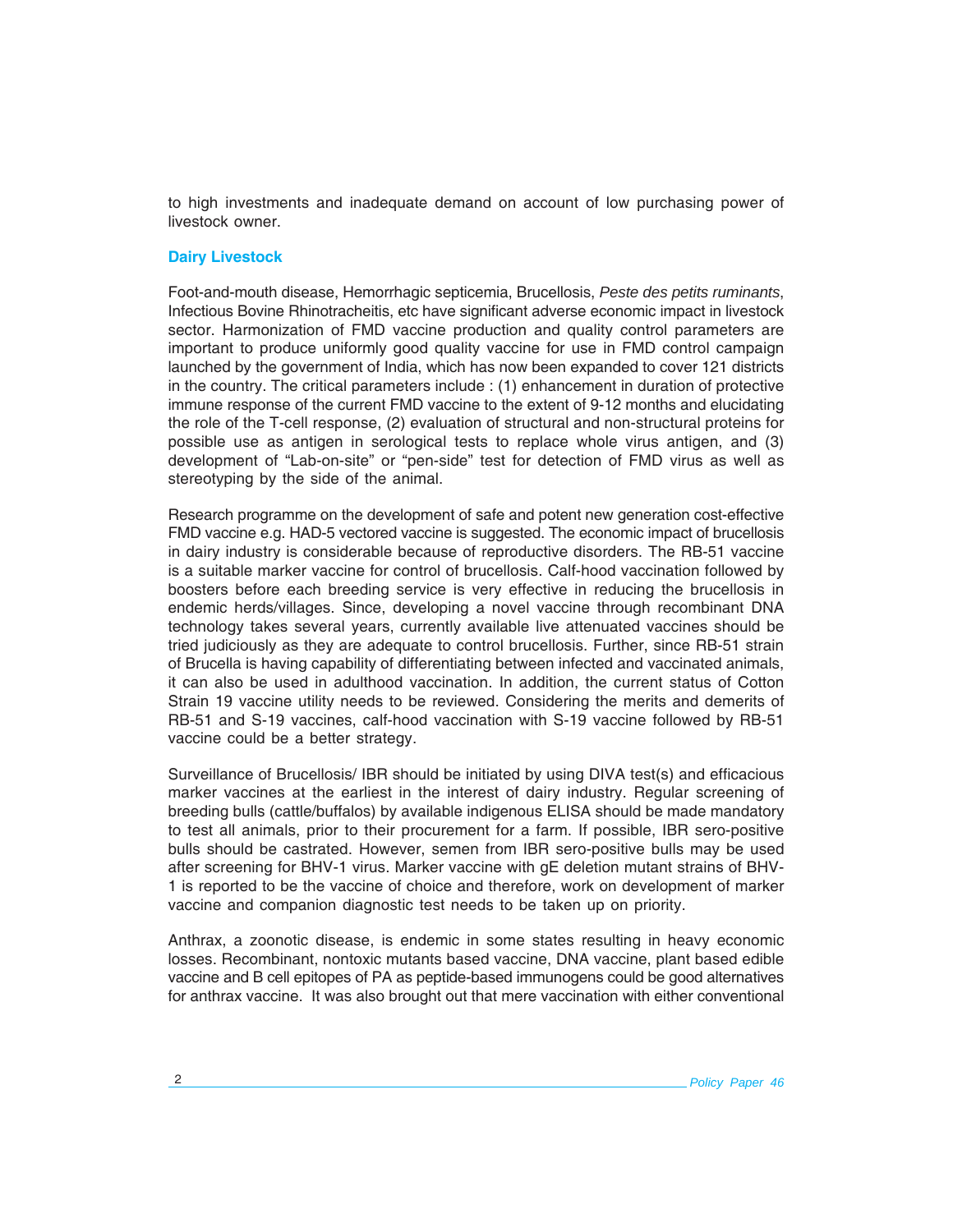or recombinant anthrax vaccine is not the total solution to the problem and therefore, along with vaccination, management practices including proper disposal of animal carcass by burial without postmortem examination should also be strictly implemented.

Hemorrhagic septicemia (HS) is another one of the most important disease of dairy animals. The need of the time in control of HS is to improve the duration of protective immune response up to 12 months. Further, strict implementation of HS vaccine as mandated should be enforced with a clause of "punitive measures" if laxity in vaccination coverage is proved.

#### **Piggery**

Classical swine fever (CSF) is the major disease resulting in high morbidity and mortality in pigs. Following steps are recommended for the control of swine fever: (1) strengthening of existing diagnostic laboratories to adopt new technologies for confirmation of CSF, (2) control of recurrent outbreaks of CSF by prophylactic vaccination, and (3) ensuring adequate doses of quality vaccine and its availability round the year.

Piggery being the livelihood of people in NE states, measures for controlling CSF disease should be taken up on a war footing. Lapinized vaccine, being used currently in the country, is usually short in supply. The disease is still rampant on an alarming scale and there is an urgent need for a better vaccine, preferably cell culture attenuated lyophilized vaccine. Indian Veterinary Research Institute (IVRI) should hasten the process to make the cell culture vaccine for CSF and make available in the market in near future.

#### **Sheep and Goat**

Regular vaccination against important diseases of sheep and goats could reduce the mortality from 12-14 % to 4-5% in small ruminants. IVRI has already developed live attenuated cell culture based vaccines for *Pest des Petits Ruminants* (PPR), goat pox, sheep pox (new sheep pox vaccine using Srinagar isolate, which is better than RF strain vaccine), and thermostable live attenuated PPR vaccines using sheep and goat strains of PPR virus. Further the combination of vaccines viz. PPR+sheep pox combined vaccine, PPR+goat pox combined vaccine have also been developed by IVRI, Mukteswar. Process should be hastened by IVRI for transfer of technologies of these vaccines so that these are manufactured as per the requirement of the country. Further, there is need to develop effective marker vaccines against PPR, Bluetongue, ET, Sheep pox, goat pox, JD and CCPP. The confirmatory diagnostic DIVA tests should also be developed for important sheep and goat diseases.

#### **Poultry**

Avian influenza ( $H_{5}N_{1}$ ) is an important devastating disease of poultry, having zoonotic implications. In India, the disease struck for the first time in 2006, when Maharashtra state experienced HPAI due to  $H<sub>e</sub>N<sub>i</sub>$  virus. The disease was controlled by "stamping out"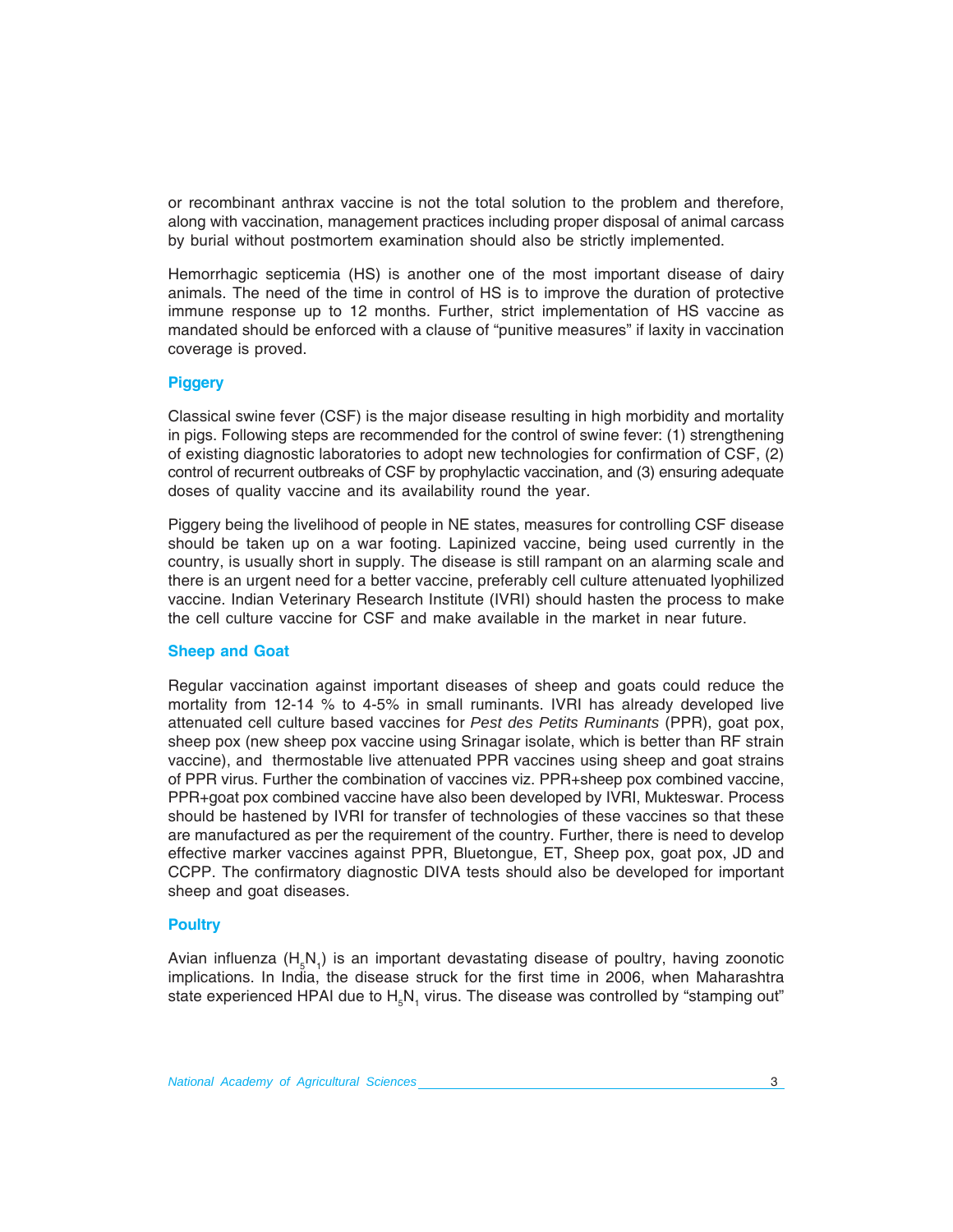policy. Subsequently, a vaccine was developed using indigenous strain of virus by High Security Animal Disease Laboratory, Bhopal. The WHO has also opined that the Indian strain of AI virus was highly immunogenic. The strategy for controlling the ingress of AIV across the border from north eastern states of India (West Bengal, Assam and Tripura etc.), which is at the high risk region due to porous border with Bangladesh, is to be finalized soon. Option of using vaccine in the border area is to be evaluated by an Expert Group. Although heterologous vaccine, which differentiates between vaccinated and infected birds is generally used, the Avian influenza vaccine incorporating the homologous strain is not advisable as it does not differentiate whether the AIV antibodies are due to vaccination or due to infection. Accordingly, it is desirable to develop a new AI vaccine employing reverse genetic technology which should lead us in developing a DIVA strategy that can be used for differentiation between vaccinated and infected birds.

In spite of availability of quality vaccines, Newcastle disease (ND) is a major problem in commercial poultry flocks due to immune-suppression factors. The Marek's HVT vectored vaccine with ND virus 'F' gene insert is now successfully commercialized in North and South America (the region endemic for both MD and ND). Therefore, this vaccine should also be considered for its use in India. It has advantage of one simple application *vs* more than 8 applications of conventional ND vaccine(s) in layer and breeder stocks.

Chicken infectious anemia (CIA), an economically important viral disease of poultry, is wide spread in India. Internationally, the vaccine against CIA has been successfully used in breeding stock to prevent the vertical transmission of virus in the progeny (commercial broilers and layers) and, therefore, it may also be considered for its use in India. The need for developing efficient diagnostics and vaccine for CIA and other poultry diseases, using indigenous isolates of the etiological agent(s), is also warranted.

Infectious bursal disease (IBD) is also a concern as it lowers the poultry productivity considerably. Vaccines are now available in the country. IVRI has also developed a thermostable vaccine for IBD. Technology of such vaccines should immediately be transferred so that commercial manufacture can be taken up.

#### **General Issues**

Recent advances in protein biochemistry, molecular biology and immunology can facilitate development of suitable vaccines against parasitic diseases in near future. Further recent advances in structure-function relationships of parasite antigens should be exploited to translate these findings in vaccine development. Peptide based diagnostics can be used for more specific assay that can also be developed in "pen-side" test format for use in field. Further, new instrumentations and technologies like mass spectrometry and clinical proteomics should be adopted for developing diagnostic assays for pre-clinical diagnosis, understanding molecular basis of disease pathogenesis, and identification and characterizqation of pathogens for diagnosis and reposition purposes. Nanoparticle based diagnostics and vaccines, DNA vaccines, RNA interference (RNAi) in controlling viral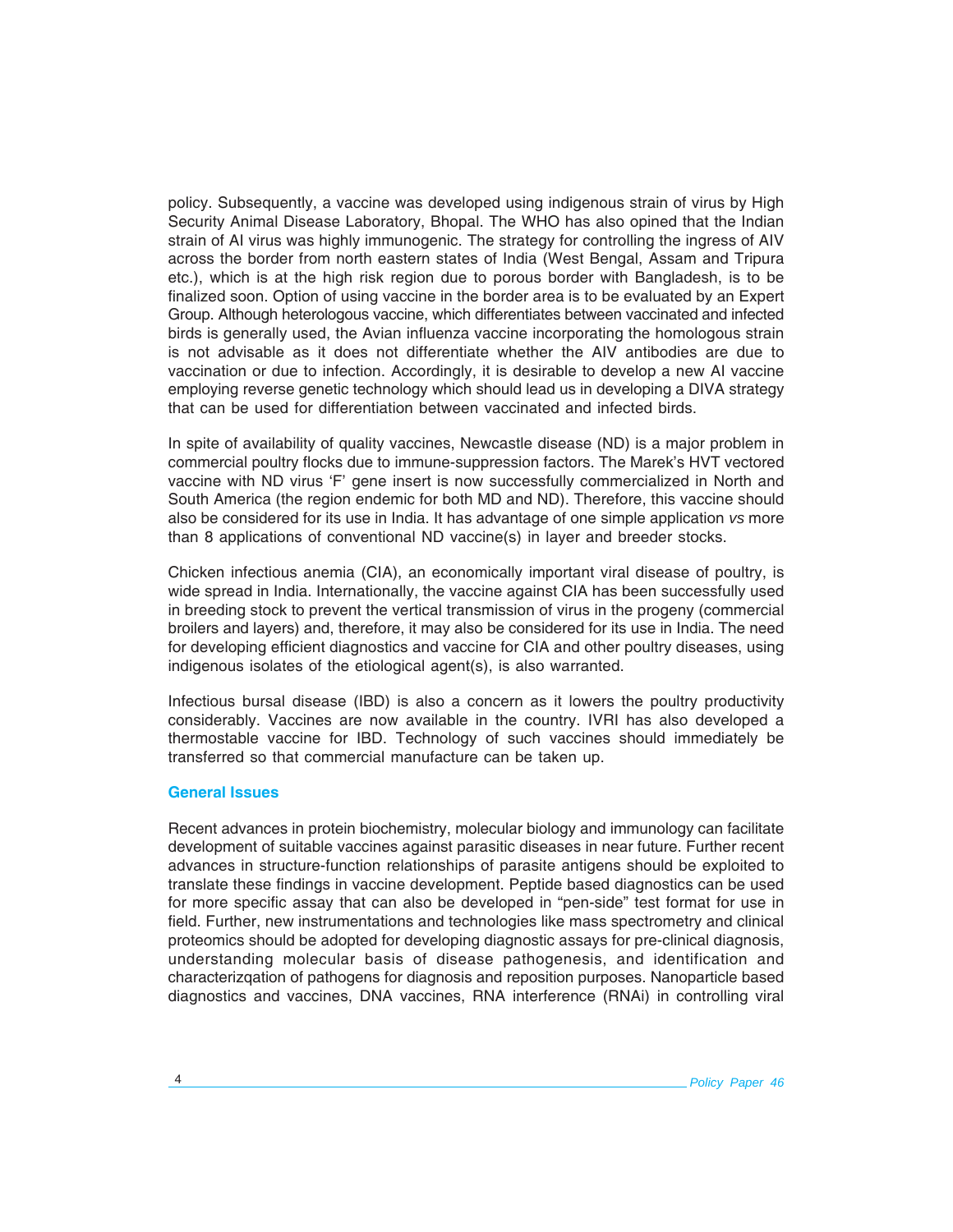infections and application of biosensors and micro-arrays in disease diagnosis need attention on priority.

#### **RECOMMENDATIONS**

#### **A. Policy**

- 1. A National Network for Disease Surveillance and Monitoring (livestock and poultry) needs to be established in the country with the main objective of coordinating the state AH / Veterinary departments, Department of AHD & Fisheries, Ministry of Agriculture, GoI, ICAR and State Agricultural/Veterinary Universities.
- 2. Effective mechanisms for **inter-state**, **inter-laboratory** and **inter-sectoral** networking and collaboration for lab support and standardization of diagnostic test procedures need to be worked out to reduce the incidence of diseases, particularly in cattle and buffaloes.
- 3. All the state AHD/Veterinary departments must establish **Disease Surveillance & Monitoring System Cell / Centre** adequately supported by specialist veterinary officers / veterinary scientists having sufficient expertise in the subject. **A separate cadre of veterinarians trained in disease diagnosis work should be created in each state so that these trained scientists are always available for this specific work.**
- 4. In order to cater to the needs of poultry health in the context of SPS under WTO and Food Security, the Division of Poultry Science needs to be established in each veterinary college with adequate facilities to manage poultry health aspects including research, disease diagnosis and surveillance. At present, there is no lab which is specific for poultry health.
- 5. Adequate financial support from the government is suggested for a micro- or smallscale industry in this high risk area, as the production of diagnostics require relatively higher level of technical expertise than in vaccine production.

#### **B. Research**

1. Isolation and characterization of the target virus, prompt and accurate diagnosis of AI in new outbreaks/new areas employing new generation diagnostic assays including multiplex RT-PCR, Real-Time PCR, and mass spectrometry should be developed for agent identification and disease diagnosis. Development of marker vaccine and DIVA diagnostic test to differentiate vaccinated from infected birds, isolation and characterization of different avian pathogens using molecular tools need top most priority.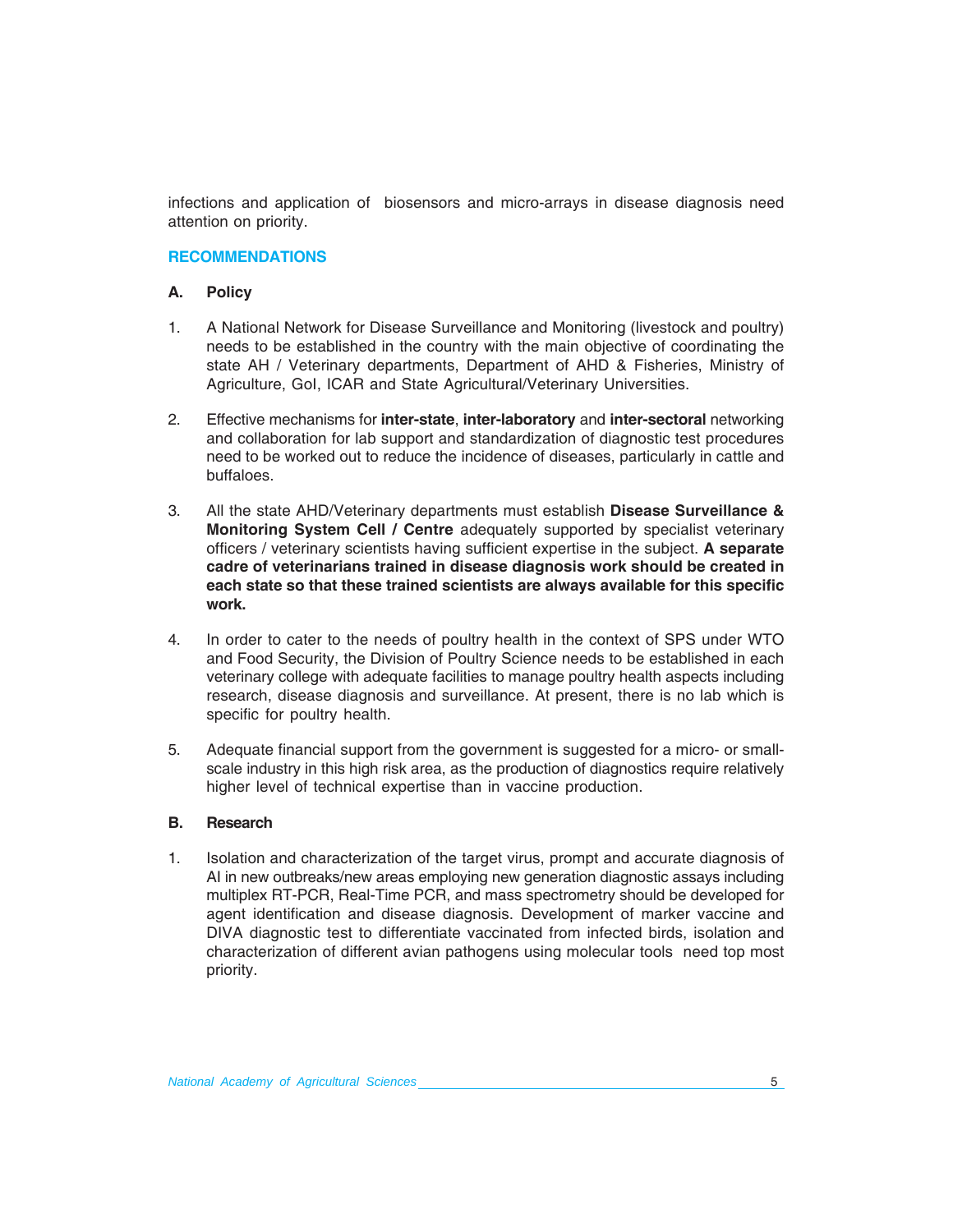- 2. Enhancement in the duration of protective immune response of the current FMD vaccine to the extent of 9-12 months and to elucidate the role of the T-cell response / cell mediated immunity. Similar approach for HS vaccine is also required.
- 3. Evaluation of structural and non-structural proteins for their possible use as antigen in serological diagnosis of FMD and other infectious diseases to replace the whole virus antigen. This will also help in ensuring adequate biosecurity measures.
- 4. Development of "Lab-on-site" test for pen-side detection of FMD and many other microbial pathogens is essentially required.
- 5. Application of 'Biosensors' for animal disease surveillance.
- 6. Development of effective combinations of vaccines and vaccination against PPR, Sheep pox, Goat pox, Blue tongue, ET, Contagious ecthyma, and CCPP are priority.
- 7. Research work on development of IBR marker vaccine with gE defined strains of BHV-1 and companion diagnostic test are to be taken up on priority so that marker vaccine for IBR can be made available at the earliest.
- 8. Development of diagnostic reagents and tests/assays for various infectious diseases endemic in the country especially against BVD should not be delayed.
- 9. Microarray and metagenome sequencing in animal disease diagnosis and development of chips for detection of pathogens prevalent in India, should be taken up.
- 10. The present crisis of paucity of vaccine against Classical swine fever (CSF) should be addressed by ensuring adequate dose of vaccine, preferably freeze-dried-cellculture vaccine round the year.
- 11. Development of suitable marker vaccine for brucellosis and feasibility of using RB-51/S-19 vaccine in Indian bovine population should be studied.
- 12. Structure-function relationships of protozoan and metazoan parasite antigens and development of vaccine against economically important protozoan and metazoans.
- 13. Development of efficacious vaccines and vaccination strategies against Coccidia, Salmonella and Mycoplasma infections in poultry should be taken into consideration.
- 14. Whole genome sequencing of microbial pathogens, which will help in understanding the details of molecular epidemiology and development of effective vaccines should be taken up.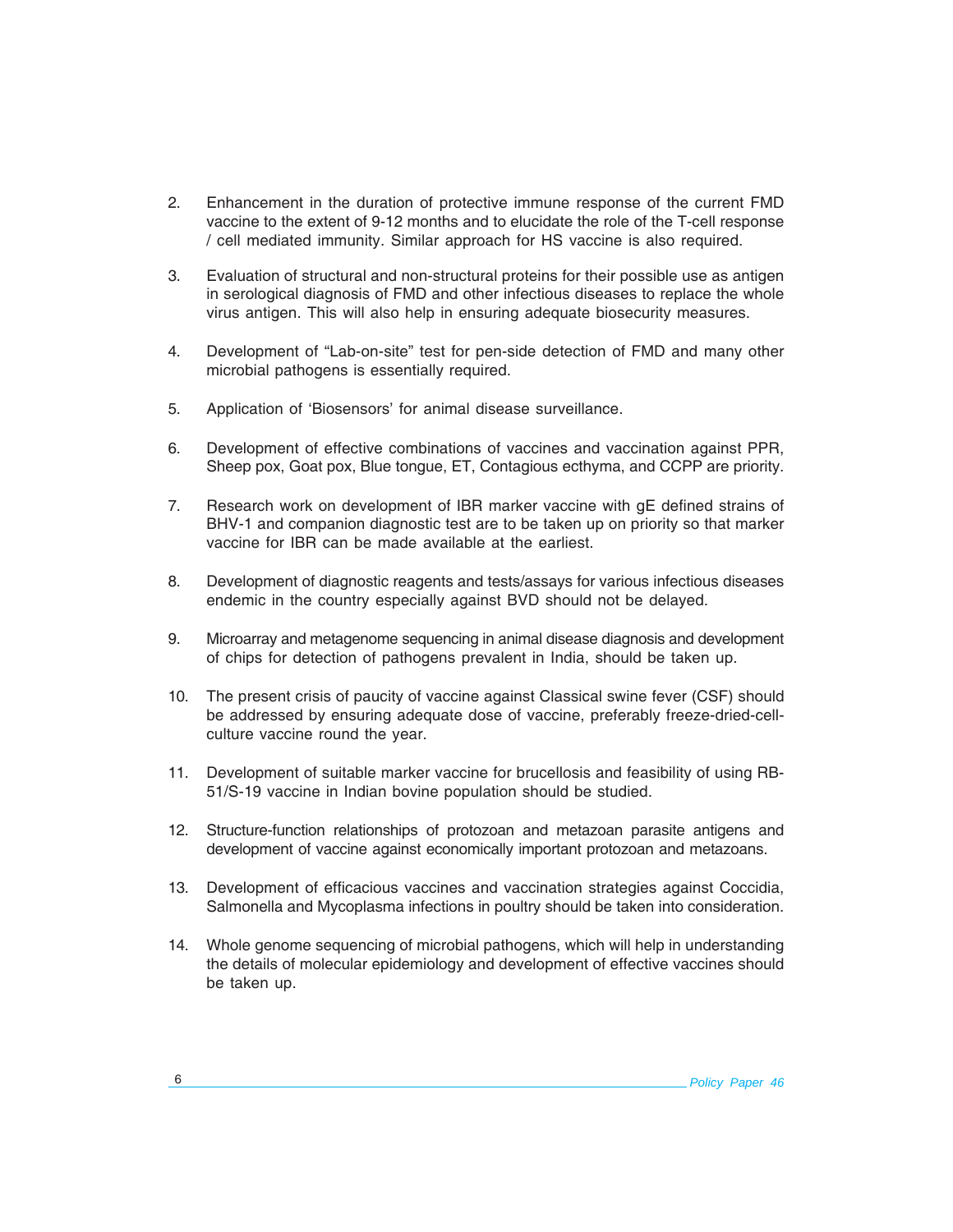15. Whole genome sequencing of important livestock breeds also needs to be taken up, as the vaccines efficacy also depends on the genetic make up of the animal.

#### **C**. **Disease Surveillance and Control**

- 1. Livestock diseases of economic importance should be identified on priority and an effective national eradication program should be launched along with the ongoing **FMD control program** already in progress. It is recommended that **PPR, Goat pox, Sheep pox, Swine fever, Fowl pox** and **Newcastle disease** should be added in phases in disease eradication program through mass vaccination.
- 2. **HS vaccination** using new generation HS vaccine should be taken up with the aim of achieving 100% immunization in the target herds by 2015.
- 3. Structured field trials with RB-51/S-19 vaccines should be undertaken to evaluate the appropriateness and efficacy of this vaccine for the control of brucellosis in India.
- 4. Keeping international norms for mass vaccination in background the option for mass vaccination programme against HPAI  $(H<sub>e</sub>N<sub>i</sub>)$  may also be weighed, especially for north-eastern region of India (West Bengal, Assam, Tripura etc.), which is endemic for the disease.
- 5. For accurate diagnosis of brucellosis RBPT, STAT, MRT, ELISA, PCRs along with suitable isolation techniques for the target pathogen(s) should be employed as a national policy.
- 6. Recurrent outbreaks of **Swine fever disease** in pig population should be controlled by effective vaccination program and disease management, especially in the northeastern states.
- 7. Testing of all the breeding bovines farm stocks for BHV-1 infection (IBR/ IPV), along with other STDs, should be made mandatory, in view of considerable impact of the disease on animal health and productivity.
- 8. All the animal population susceptible to anthrax should be vaccinated with the currently available "anthrax spore vaccine", especially in the endemic areas in different states. Further the management practices should also be standardized for controlling this disease in these tracts.
- 9. In order to reduce the menace of rabies in human and livestock populations, vaccinating the stray dogs against rabies must receive a serious consideration. It can be done by oral vaccination using recombinant vaccine baits.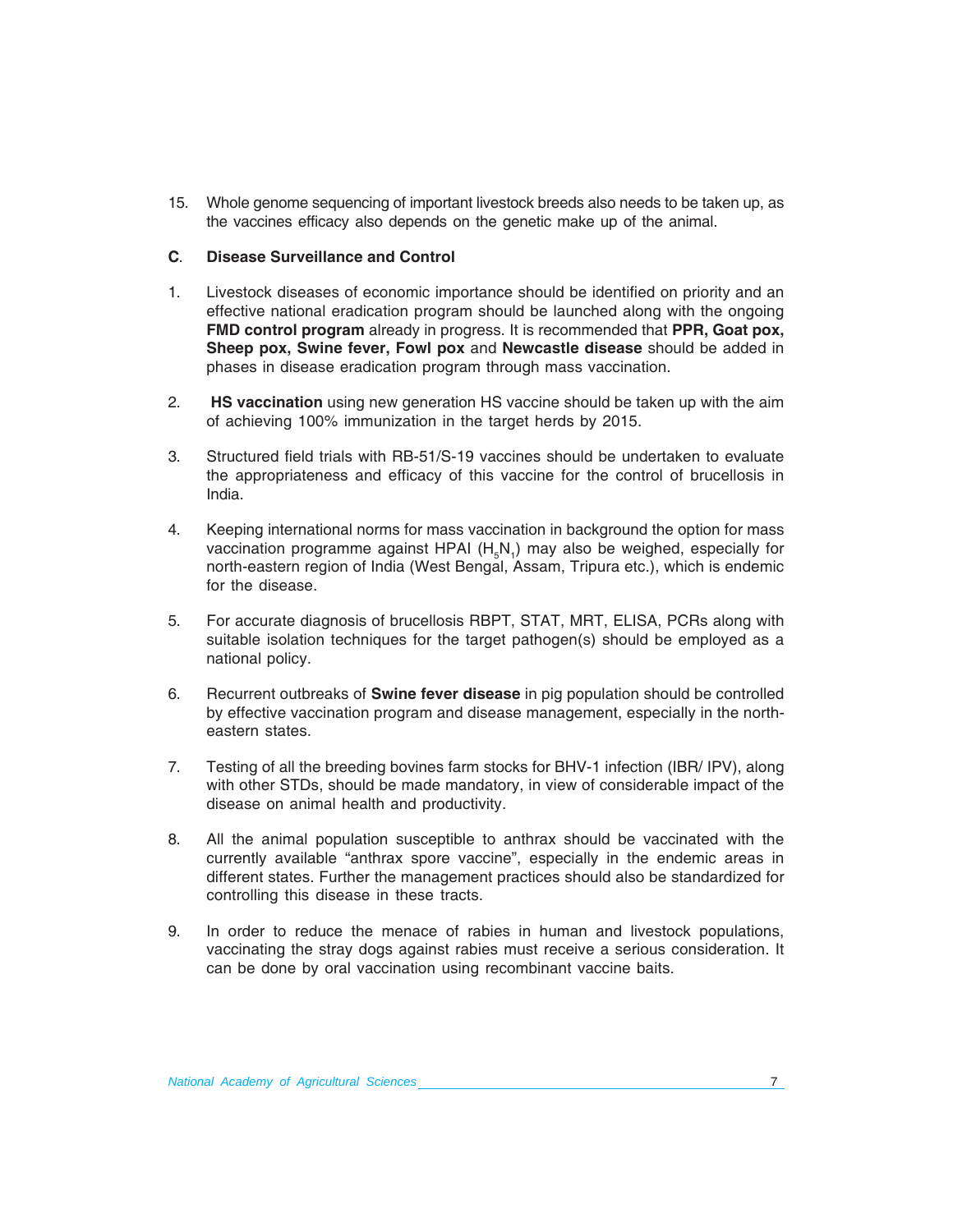#### **ACRONYMS FOR THE ABBREVIATIONS USED IN THE TEXT**

| AΗ<br>Animal Husbandry<br>AHD<br>Animal Husbandry and Dairy<br>AI<br>Avian Influenza<br>AIV<br>Avian Infleunza Virus<br>BHV-1<br>Bovine Herpes Virus type 1<br><b>BVD</b><br>Bovine Viral Diarrhoea<br><b>BTV</b><br>Bluetongue virus<br><b>CCPP</b><br>Contagious Caprine Pleuro Pneumonia<br><b>CIA</b><br>Chicken Infectious Anemia<br>CSF<br><b>Classical Swine Fever</b><br>DIVA<br>Differentiating Infected from Vaccinated Animals<br><b>DNA</b><br>Deoxyribo Nucleic Acid<br><b>ELISA</b><br>Enzyme-Linked Immuno Sorbent Assay<br>ET<br>Enterotoxaemia<br><b>FMD</b><br>Food and Mouth Disease<br>F gene<br>Fusion protein gene<br><b>GDP</b><br><b>Gross Domestic Product</b><br>Glycoprotein E<br>gΕ<br>Gol<br>Government of India<br>HAD-5<br>Human Adenovirus Serotype 5<br><b>HPAI</b><br>Highly Pathogenic Avian Influenza<br>HS<br>Haemorrhagic Septicemia |
|----------------------------------------------------------------------------------------------------------------------------------------------------------------------------------------------------------------------------------------------------------------------------------------------------------------------------------------------------------------------------------------------------------------------------------------------------------------------------------------------------------------------------------------------------------------------------------------------------------------------------------------------------------------------------------------------------------------------------------------------------------------------------------------------------------------------------------------------------------------------------|
|                                                                                                                                                                                                                                                                                                                                                                                                                                                                                                                                                                                                                                                                                                                                                                                                                                                                            |
|                                                                                                                                                                                                                                                                                                                                                                                                                                                                                                                                                                                                                                                                                                                                                                                                                                                                            |
|                                                                                                                                                                                                                                                                                                                                                                                                                                                                                                                                                                                                                                                                                                                                                                                                                                                                            |
|                                                                                                                                                                                                                                                                                                                                                                                                                                                                                                                                                                                                                                                                                                                                                                                                                                                                            |
|                                                                                                                                                                                                                                                                                                                                                                                                                                                                                                                                                                                                                                                                                                                                                                                                                                                                            |
|                                                                                                                                                                                                                                                                                                                                                                                                                                                                                                                                                                                                                                                                                                                                                                                                                                                                            |
|                                                                                                                                                                                                                                                                                                                                                                                                                                                                                                                                                                                                                                                                                                                                                                                                                                                                            |
|                                                                                                                                                                                                                                                                                                                                                                                                                                                                                                                                                                                                                                                                                                                                                                                                                                                                            |
|                                                                                                                                                                                                                                                                                                                                                                                                                                                                                                                                                                                                                                                                                                                                                                                                                                                                            |
|                                                                                                                                                                                                                                                                                                                                                                                                                                                                                                                                                                                                                                                                                                                                                                                                                                                                            |
|                                                                                                                                                                                                                                                                                                                                                                                                                                                                                                                                                                                                                                                                                                                                                                                                                                                                            |
|                                                                                                                                                                                                                                                                                                                                                                                                                                                                                                                                                                                                                                                                                                                                                                                                                                                                            |
|                                                                                                                                                                                                                                                                                                                                                                                                                                                                                                                                                                                                                                                                                                                                                                                                                                                                            |
|                                                                                                                                                                                                                                                                                                                                                                                                                                                                                                                                                                                                                                                                                                                                                                                                                                                                            |
|                                                                                                                                                                                                                                                                                                                                                                                                                                                                                                                                                                                                                                                                                                                                                                                                                                                                            |
|                                                                                                                                                                                                                                                                                                                                                                                                                                                                                                                                                                                                                                                                                                                                                                                                                                                                            |
|                                                                                                                                                                                                                                                                                                                                                                                                                                                                                                                                                                                                                                                                                                                                                                                                                                                                            |
|                                                                                                                                                                                                                                                                                                                                                                                                                                                                                                                                                                                                                                                                                                                                                                                                                                                                            |
|                                                                                                                                                                                                                                                                                                                                                                                                                                                                                                                                                                                                                                                                                                                                                                                                                                                                            |
|                                                                                                                                                                                                                                                                                                                                                                                                                                                                                                                                                                                                                                                                                                                                                                                                                                                                            |
|                                                                                                                                                                                                                                                                                                                                                                                                                                                                                                                                                                                                                                                                                                                                                                                                                                                                            |
|                                                                                                                                                                                                                                                                                                                                                                                                                                                                                                                                                                                                                                                                                                                                                                                                                                                                            |
| <b>HSADL</b><br><b>High Security Animal Disease Laboratory</b>                                                                                                                                                                                                                                                                                                                                                                                                                                                                                                                                                                                                                                                                                                                                                                                                             |
| HVT<br>Herpesvirus of Turkey or Turkey Herpesvirus                                                                                                                                                                                                                                                                                                                                                                                                                                                                                                                                                                                                                                                                                                                                                                                                                         |
| Infectious bursal disease<br>IBD.                                                                                                                                                                                                                                                                                                                                                                                                                                                                                                                                                                                                                                                                                                                                                                                                                                          |
| Infectious Bovine Rhinotracheitis<br>IBR.                                                                                                                                                                                                                                                                                                                                                                                                                                                                                                                                                                                                                                                                                                                                                                                                                                  |
| ICAR.<br>Indian Council of Agricultural Research                                                                                                                                                                                                                                                                                                                                                                                                                                                                                                                                                                                                                                                                                                                                                                                                                           |
| <b>IPV</b><br>Infections Pustular Vulvovaginitis                                                                                                                                                                                                                                                                                                                                                                                                                                                                                                                                                                                                                                                                                                                                                                                                                           |
| <b>IVRI</b><br>Indian Veterinary Research Institute                                                                                                                                                                                                                                                                                                                                                                                                                                                                                                                                                                                                                                                                                                                                                                                                                        |
| JD<br>Johne's Disease                                                                                                                                                                                                                                                                                                                                                                                                                                                                                                                                                                                                                                                                                                                                                                                                                                                      |
| LPB-ELISA<br>Liquid-phase blocking- Enzyme-linked Immunosorbent Assay                                                                                                                                                                                                                                                                                                                                                                                                                                                                                                                                                                                                                                                                                                                                                                                                      |
| Marek's Disease<br>MD                                                                                                                                                                                                                                                                                                                                                                                                                                                                                                                                                                                                                                                                                                                                                                                                                                                      |
| MRT<br>Milk Ring Test                                                                                                                                                                                                                                                                                                                                                                                                                                                                                                                                                                                                                                                                                                                                                                                                                                                      |
| ND<br>Newcastle disease                                                                                                                                                                                                                                                                                                                                                                                                                                                                                                                                                                                                                                                                                                                                                                                                                                                    |
| NDRI<br>National Dairy Research Institute                                                                                                                                                                                                                                                                                                                                                                                                                                                                                                                                                                                                                                                                                                                                                                                                                                  |
| PA<br><b>Protective Antigens</b>                                                                                                                                                                                                                                                                                                                                                                                                                                                                                                                                                                                                                                                                                                                                                                                                                                           |
| PCR<br>Polymerase Chain Reaction                                                                                                                                                                                                                                                                                                                                                                                                                                                                                                                                                                                                                                                                                                                                                                                                                                           |
| <b>PPR</b><br>Pest des Petits Ruminants                                                                                                                                                                                                                                                                                                                                                                                                                                                                                                                                                                                                                                                                                                                                                                                                                                    |
| RB-51<br>Rifampin-resistant mutant of Brucella abortus                                                                                                                                                                                                                                                                                                                                                                                                                                                                                                                                                                                                                                                                                                                                                                                                                     |
| <b>RBPT</b><br>Rose Bengal Plate Test                                                                                                                                                                                                                                                                                                                                                                                                                                                                                                                                                                                                                                                                                                                                                                                                                                      |
| RNAi<br>RNA interference                                                                                                                                                                                                                                                                                                                                                                                                                                                                                                                                                                                                                                                                                                                                                                                                                                                   |
| RT-PCR<br>Reverse Transcription-Polymerase Chain Reaction                                                                                                                                                                                                                                                                                                                                                                                                                                                                                                                                                                                                                                                                                                                                                                                                                  |
| <b>SPS</b><br>Sanitary and Phytosanitary Measures Agreement                                                                                                                                                                                                                                                                                                                                                                                                                                                                                                                                                                                                                                                                                                                                                                                                                |
| <b>STAT</b><br><b>Standard Tube Agglutination Test</b>                                                                                                                                                                                                                                                                                                                                                                                                                                                                                                                                                                                                                                                                                                                                                                                                                     |
| <b>STDs</b><br>Sexually transmitted diseases                                                                                                                                                                                                                                                                                                                                                                                                                                                                                                                                                                                                                                                                                                                                                                                                                               |
| S <sub>19</sub><br>Spontaneously attenuated Brucella abortus strain S19                                                                                                                                                                                                                                                                                                                                                                                                                                                                                                                                                                                                                                                                                                                                                                                                    |
| <b>WHO</b><br>World Health Organization                                                                                                                                                                                                                                                                                                                                                                                                                                                                                                                                                                                                                                                                                                                                                                                                                                    |
| <b>WTO</b><br>World Trade Organization                                                                                                                                                                                                                                                                                                                                                                                                                                                                                                                                                                                                                                                                                                                                                                                                                                     |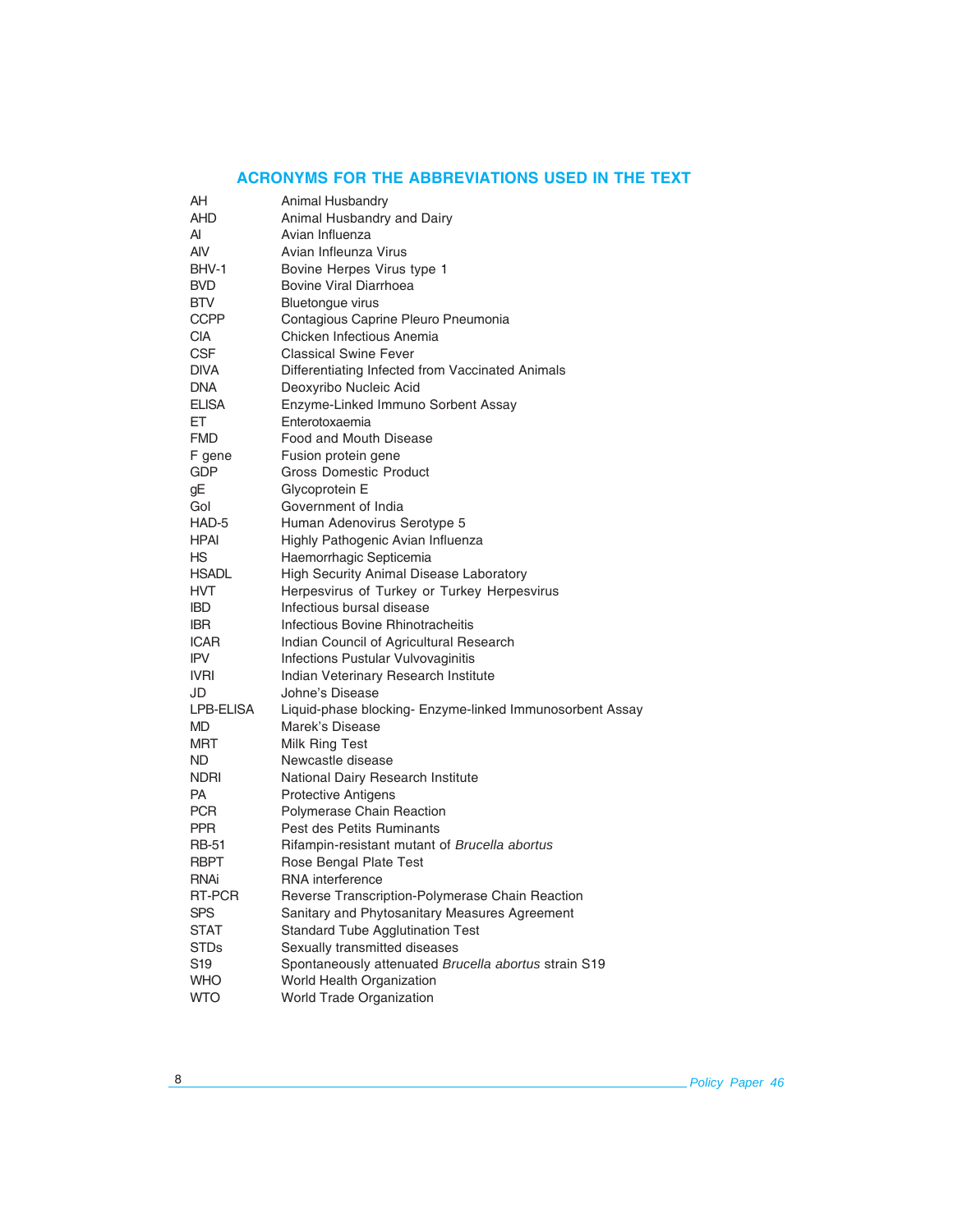#### **EXECUTIVE COUNCIL 2010**

## **President**:

Dr Mangala Rai (Delhi/Varanasi)

#### **Immediate Past President:**

Dr M. S. Swaminathan (Chennai/Delhi)

#### **Vice President:** Dr H. K. Jain (Delhi)

Dr S. Ayyappan (Delhi)

### **Secretaries:**

Dr P. K. Aggarwal (Delhi) Dr A. K. Srivastava (Karnal)

**Foreign Secretaries:** Dr R. B. Singh (Delhi)

### **Editors:** Dr Rajendra Prasad (Delhi) Dr P. S. Pathak (Lucknow)

**Treasurer** Dr Devakumar (Delhi)

#### **Members:**

Dr S. A. H. Abidi (Lucknow) Dr C. L. Acharya (Palampur) Dr (Ms) Rintu Banerjee (Kharagpur) Dr (Ms) P Geervani (Hyderabad) Dr (Ms) Shailaja Hittalmani (Bangalore) Dr G. Kalloo (Jabalpur) Dr A. N. Mukhopadhyay (Lucknow) Dr Lalji Singh (Hyderabad) Dr R. P. Singh (Lucknow) Dr N. S. L. Srivastava (Bhopal) Dr M. P. Yadav (Gurgaon)

Sh Rajiv Mehrishi, Secretary, ICAR, *(ICAR Nominee)*